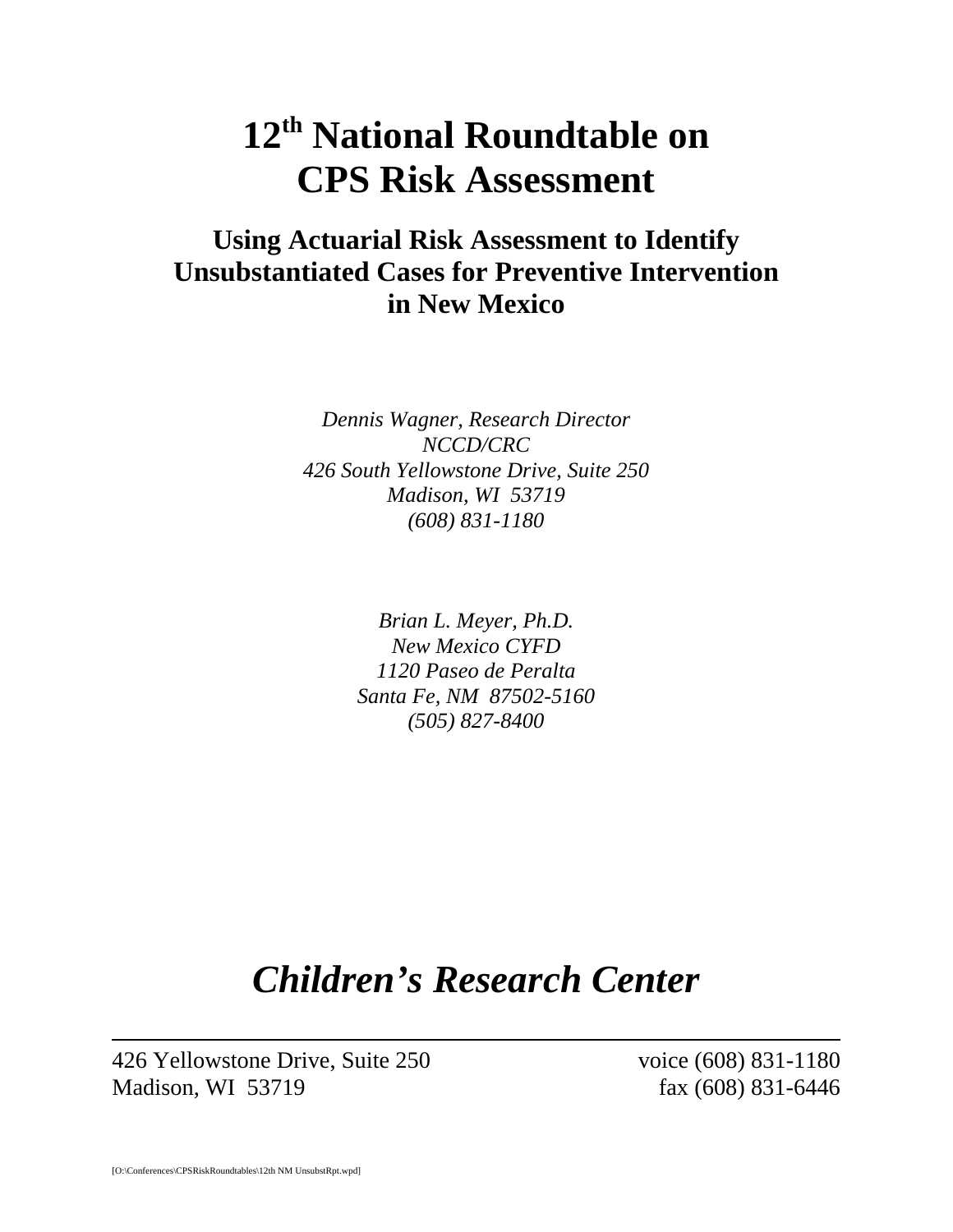#### **Using Actuarial Risk Assessment to Identify Unsubstantiated Cases for Preventive Intervention in New Mexico**

In most jurisdictions, the substantiation rate among families investigated for abuse or neglect is below 40%. In New Mexico, for instance, only 36% of all 1997 investigations substantiated allegations of maltreatment by caretakers. This experience is typical of other states and it raises common issues for both risk assessment and service delivery practice. For instance, many agencies employ risk assessment procedures at the close of a protective service investigation but only assess families where maltreatment is substantiated. There are several reasons for this practice. Given limited and often declining resources, many public agencies cannot open unsubstantiated cases for service intervention although they may refer them to community resources. Since risk assessment instruments are employed primarily to help workers make better decisions concerning service priority, there is little incentive to assess families if maltreatment is not substantiated and neither agency service nor court intervention will be offered. Assessment itself is, of course, a resource issue. Simply conducting assessments on a large number of unsubstantiated families requires commitment of additional staff time. There must be a compelling reason to assess families who are not substantiated for maltreatment and very little information has been brought to bear on this question.

We believe that the issue of whether unsubstantiated families should be assessed to estimate risk of future maltreatment and offered services raises some more important operational questions for managers of protective service agencies:

- 1. Is substantiation the best criterion on which to base service opening decision?
- 2. Should preventive service interventions be offered to unsubstantiated families and can they have a positive impact on subsequent abuse or neglect?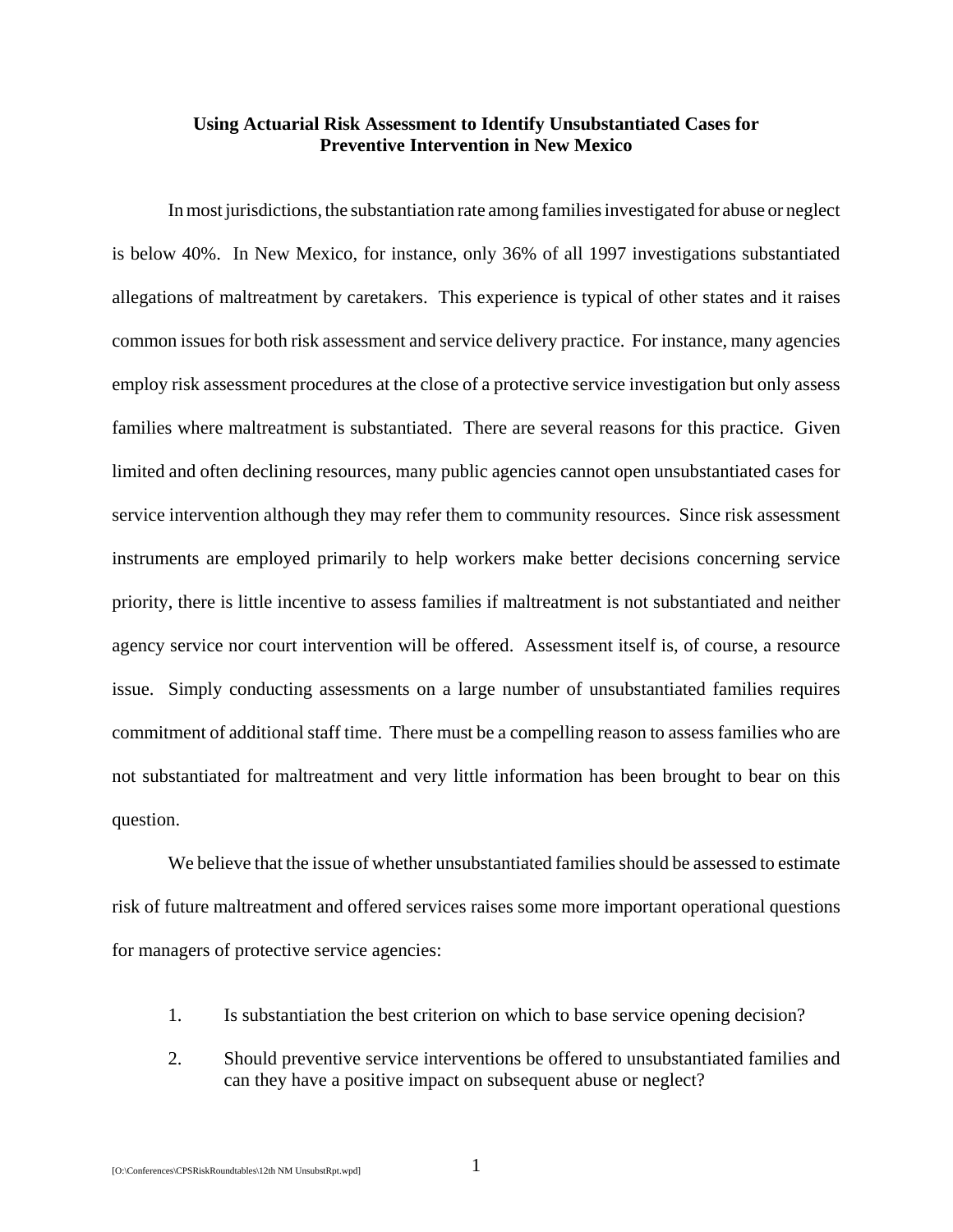3. Can actuarial risk assessment tools developed for use among substantiated families help workers estimate the likelihood of subsequent maltreatment among unsubstantiated cases? In other words, can actuarial risk assessment help agencies effectively target preventive service intervention on unsubstantiated cases?

Many of these questions were examined in the context of developing a risk assessment procedure and designing a case management system for the protective service division of New Mexico Children, Youth, and Families Department. The Department was assisted by the Children's Research Center (CRC), a division of the National Council on Crime and Delinquency (NCCD), in the development and implementation of case management procedures which rely upon structured assessments described below.

- A standardized safety assessment for evaluating the immediate danger of harm during investigations of abuse or neglect. The safety assessment assists workers in the identification of interventions, including removal of children from the home, which are deployed immediately to protect children.
- An actuarial risk assessment to estimate the likelihood of future abuse or neglect for each family subject to a protective service investigation. Actuarial assessments help workers make more accurate and reliable service decisions for families and permit the agency to target existing service resources to higher risk families.
- ! A family strengths and needs assessment was also developed to ensure that critical family problems and strengths are systematically assessed by workers and that this information is employed to develop an effective case service plan.
- The assessments of family risk and family needs are combined to structure the worker's choice of service options for families. In addition, New Mexico established clear policy guidelines for recommending service options which better address the needs of high risk families.
- Once families are opened for service delivery, periodic reassessments of both risk and strengths and needs are conducted to systematically measure progress in addressing family problems and to update case service plans.
- ! Finally, New Mexico implemented a new Management Information System (MIS) (FACTS) which captures the assessment information described above and makes it possible for agency staff to monitor and manage service delivery more effectively.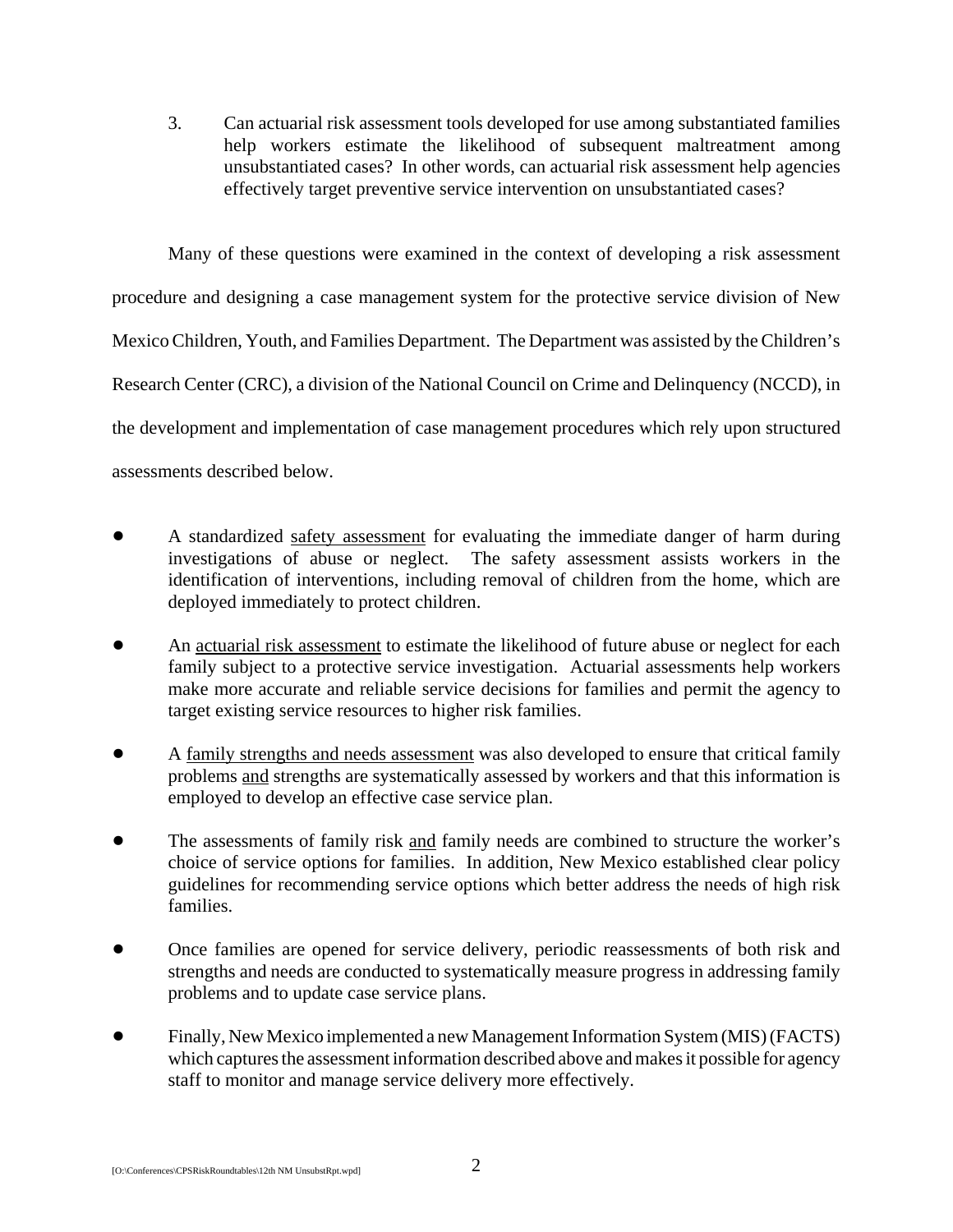The initial step in developing these case management procedures was the conduct of a risk assessment study which examined the case characteristics and outcomes for families investigated for abuse or neglect in New Mexico. Findings from this study played a critical role in New Mexico's decision to provide services to unsubstantiated families.

#### **Conduct of the New Mexico Risk Assessment Study**

The research effort, which was conducted in 1997, employed extensive case file reviews to observe case characteristics and case outcomes for 1,450 New Mexico families investigated for abuse or neglect between September 1994 and April 1995. This sample was randomly drawn and stratified to adequately represent both substantiated  $(n=776)$  and unsubstantiated  $(n=674)$  cases in New Mexico counties. Extensive information was collected about family risk characteristics and service delivery involvement at the close of the sample investigation. In addition, protective service case outcomes were observed for an 18-month period subsequent to that investigation.

At the onset of the study, New Mexico staff requested that CRC researchers examine both substantiated and unsubstantiated cases in an effort to develop a risk assessment procedure that could be employed in both populations. This emphasis reflected the agency's interest in developing preventive interventions for families who were not substantiated for maltreating their children but who might benefit from service intervention. It also reflected the agency's concern about "revolving-door families" who are repeatedly referred to protective services, but who are not substantiated until three or more referrals have been made. The initial findings from the study provided strong indication that unsubstantiated families could benefit from service intervention. For instance, case profiles drawn from the study demonstrated that, although unsubstantiated families were less likely to have a prior protective service investigation or child placement than substantiated families, they still had significant histories of prior protective service involvement. This is apparent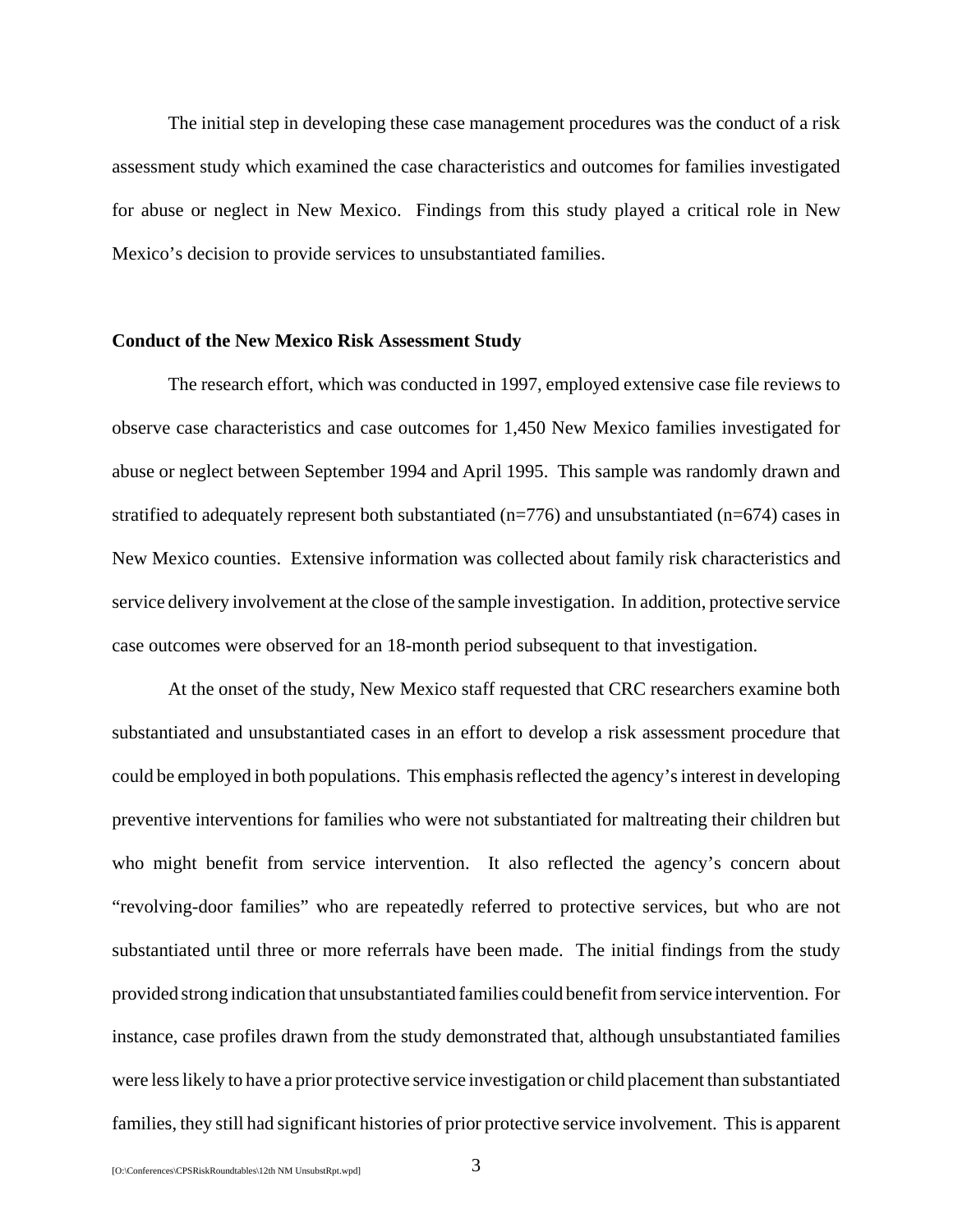in Figure 1. At the time of the sample investigation, 40% of substantiated families had a prior investigation versus 35% of those unsubstantiated.

In addition, 10% of substantiated cases had a child removed from the home in a prior incident versus 7% of unsubstantiated families. In effect, unsubstantiated case profiles show a less pronounced, but still very significant, prior history of protective service involvement.

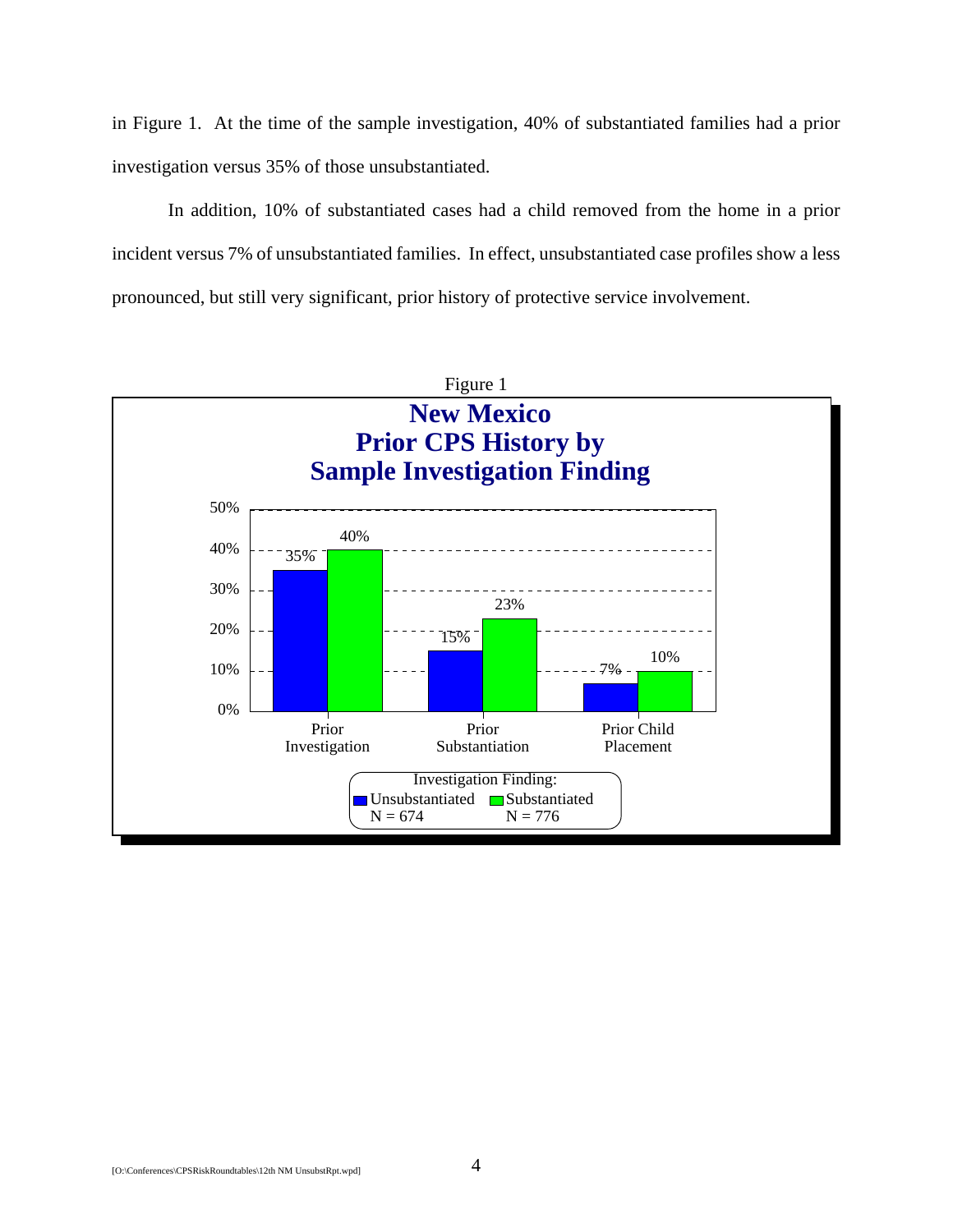Other risk factors were profiled as well. Figure 2 compares the substance abuse, mental health treatment, and domestic violence histories of these two groups of families. As the graph indicates, the 674 unsubstantiated families were much less likely than families substantiated for maltreatment to demonstrate substance abuse, mental health, or domestic violence problems at the time of the investigation. On the other hand, many unsubstantiated families do experience these problems and could benefit from services.



The protective service involvement of each family in the study was observed for an 18-month period subsequent to their sampled 1994 or 1995 investigation. This permits the construction of actuarial risk assessment based on actual case outcomes of families in New Mexico and it makes it possible to compare the subsequent protective service involvement of both unsubstantiated and substantiated families. Findings shown in Figure 3 below demonstrate that unsubstantiated families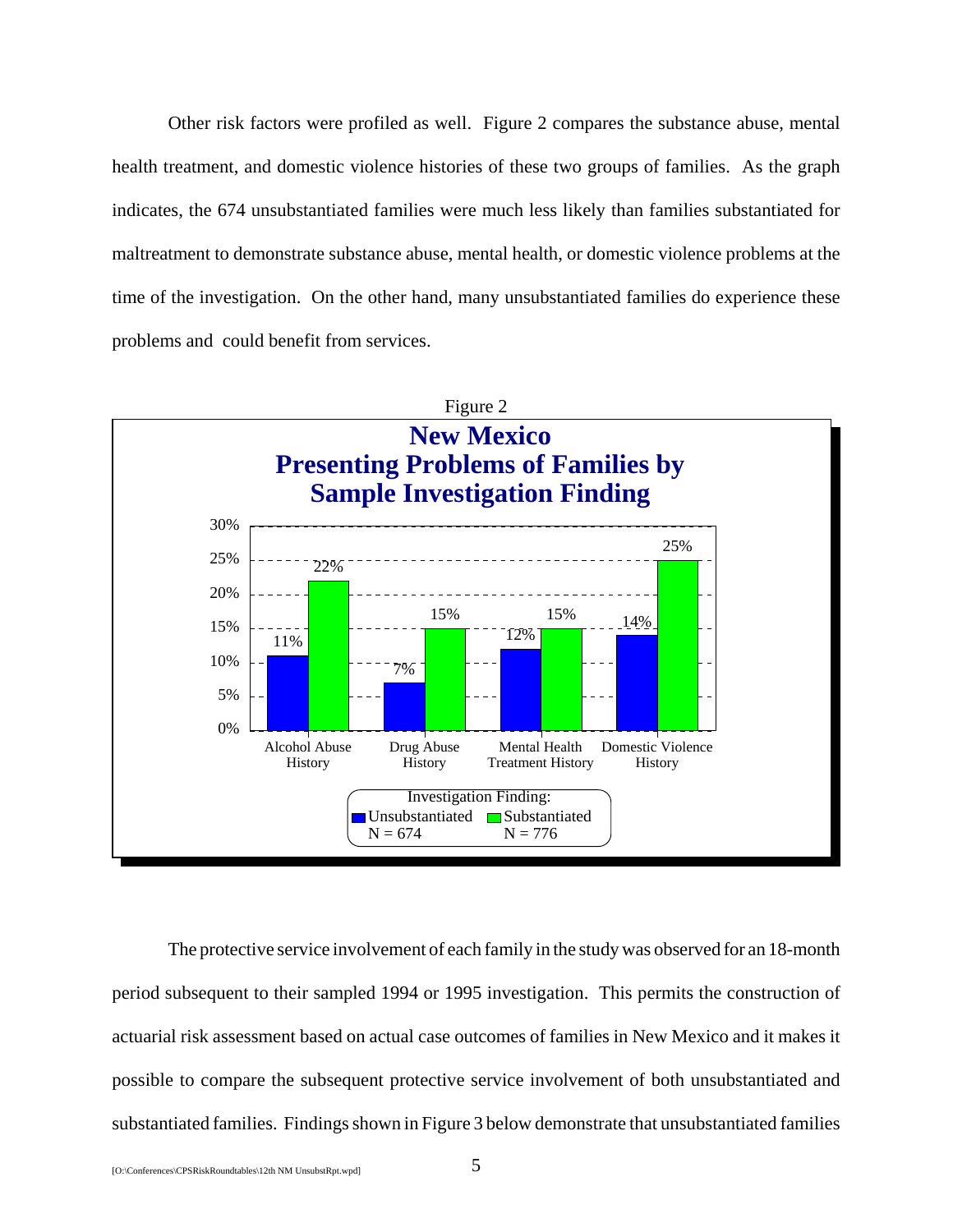were almost as likely to experience a subsequent investigation for abuse or neglect as substantiated cases - 25% versus 26%. In addition, they demonstrated a lower but still significant incidence of substantiated maltreatment - 11% versus 15%.



These initial study results demonstrated to New Mexico protective service staff the importance of providing preventive service interventions to unsubstantiated families.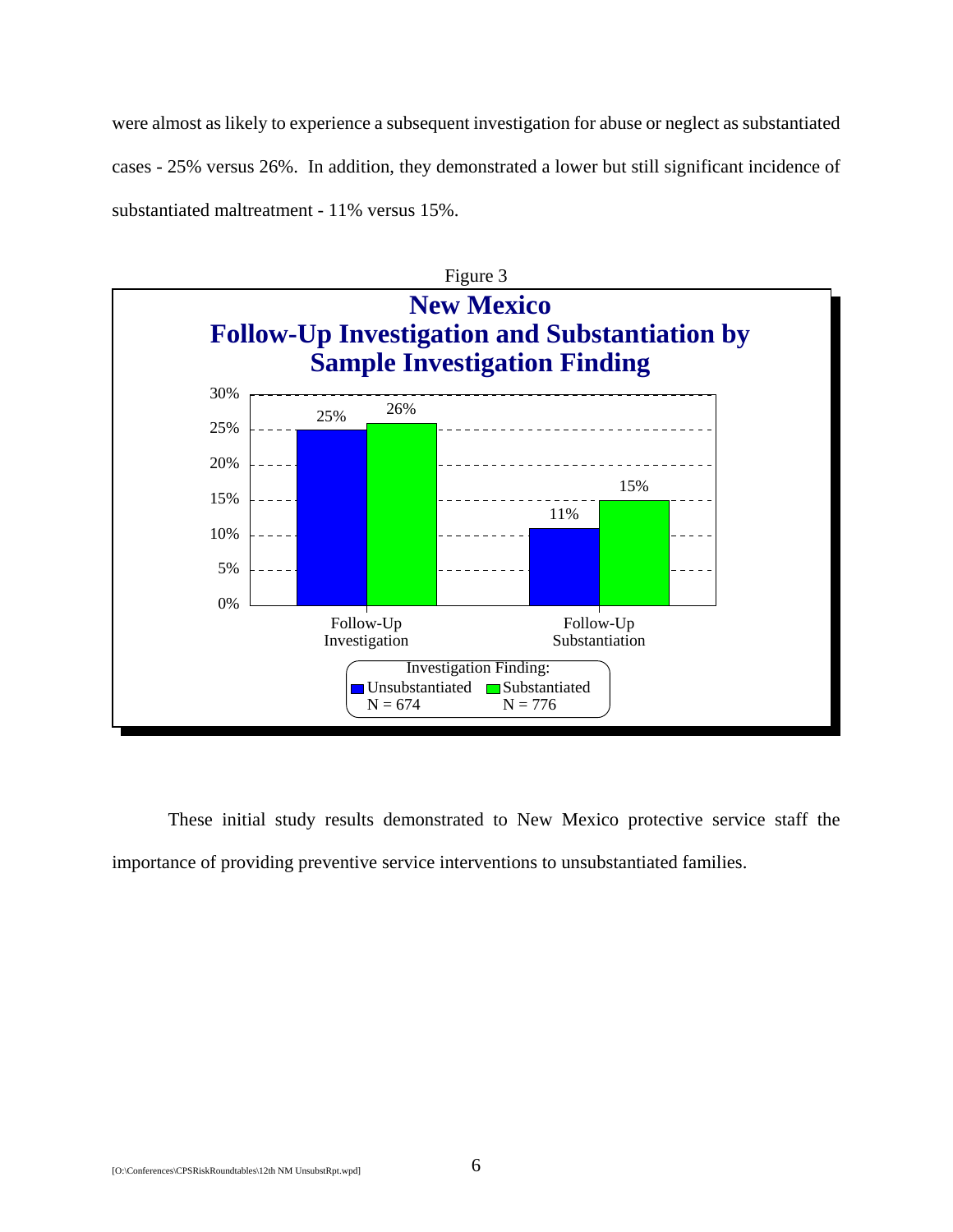#### **Construction of the New Mexico Risk Assessment**

Risk assessment instruments developed by CRC employ separate assessments for abuse and neglect. The items found on each instrument refer to the characteristics of caretakers or children that may be observed at the sample investigation including information about prior protective service history. Individual items were selected based on two criteria: 1) their statistical association with future abuse or neglect, and 2) the ease with which they could be identified and scored by agency workers at the close of an investigation.

The instruments shown on the following page were constructed by analyzing the 776 cases substantiated at the sample investigation. The neglect instrument is composed of 12 items or questions which score each family's protective service history, child characteristics, and characteristics of adult caretakers (substance abuse, adult relationships, arrest records, mental health issues) which had a strong, statistical relationship to subsequent neglect. The abuse instrument is similarly constructed of 11 items which score similar protective service history and child and adult characteristics, each of which had a statistical relationship to subsequent abuse in the sample.

Each instrument provides a classification of very low, low, moderate, or high risk. The risk level assigned to the family at the close of the investigation is the highest determined by the abuse or neglect instrument.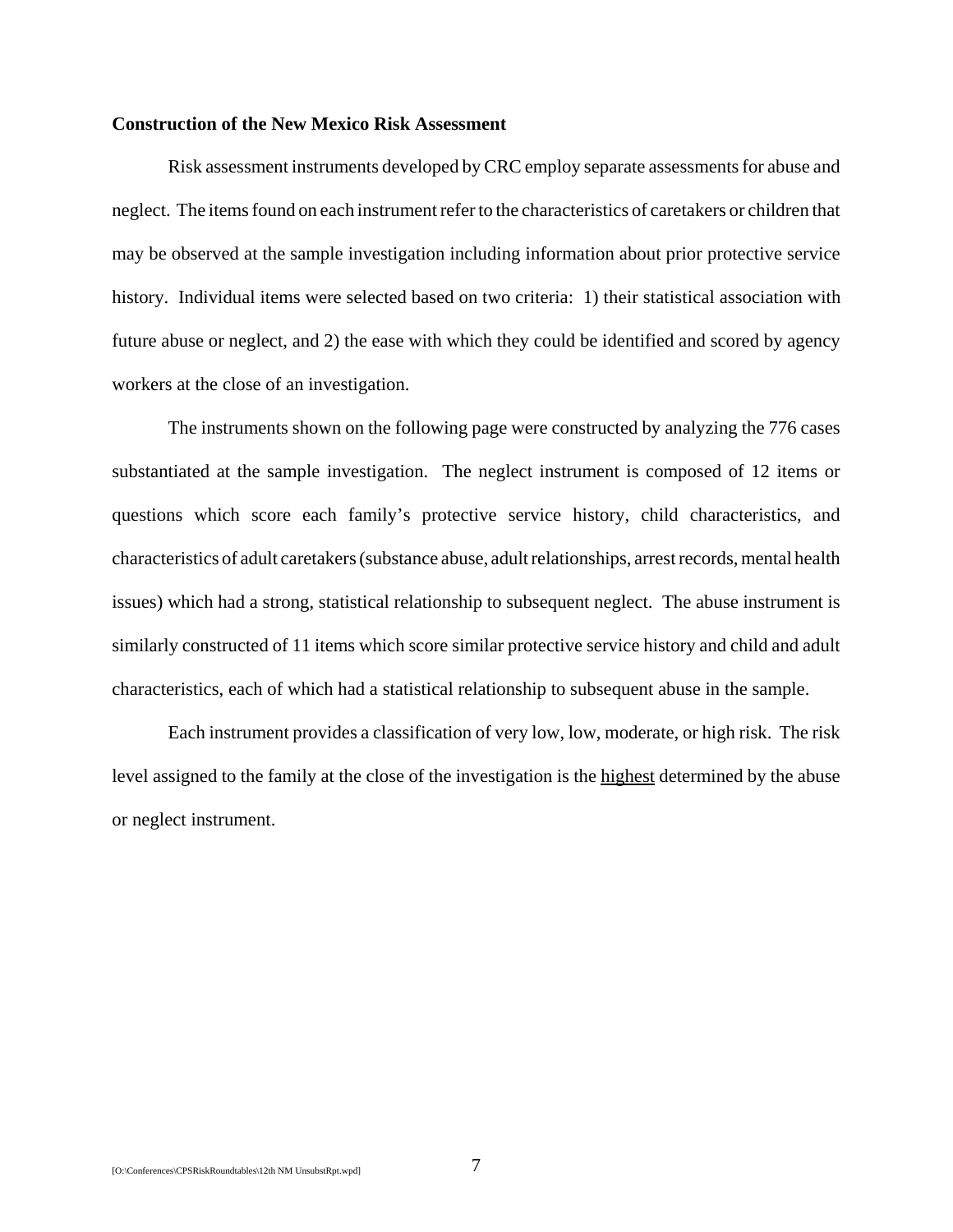#### **NEW MEXICO FAMILY RISK ASSESSMENT OF ABUSE/NEGLECT**

|         | <b>Case Name:</b>                                                                                                                                                                           | Case #:             |          | Date:<br>$\sqrt{2}$                                                                                                                                                |       |
|---------|---------------------------------------------------------------------------------------------------------------------------------------------------------------------------------------------|---------------------|----------|--------------------------------------------------------------------------------------------------------------------------------------------------------------------|-------|
|         | <b>County Name:</b>                                                                                                                                                                         | <b>Worker Name:</b> |          | Worker ID#:                                                                                                                                                        |       |
| Neglect |                                                                                                                                                                                             | Score               | Abuse    |                                                                                                                                                                    | Score |
| N1.     | Current Complaint is for Neglect                                                                                                                                                            |                     | A1.      | Prior Complaint is for Sexual Abuse                                                                                                                                |       |
|         |                                                                                                                                                                                             |                     |          |                                                                                                                                                                    |       |
| N2.     | Number of Prior Investigations                                                                                                                                                              |                     | A2.      | Number of Prior Investigations                                                                                                                                     |       |
|         | b. One $\ldots \ldots \ldots \ldots \ldots \ldots \ldots \ldots \ldots \ldots \ldots \ldots \ldots 0$<br>c. Two or more $\ldots \ldots \ldots \ldots \ldots \ldots \ldots \ldots \ldots +2$ |                     |          |                                                                                                                                                                    |       |
| N3.     | Number of Children in the Home                                                                                                                                                              |                     | A3.      | Household has Previously Received CPS (voluntary/legal/protective case)                                                                                            |       |
|         |                                                                                                                                                                                             |                     |          |                                                                                                                                                                    |       |
| N4.     | Number of Adults in the Household<br>a. Two or more $\ldots \ldots \ldots \ldots \ldots \ldots \ldots \ldots \ldots \ldots \ldots \ldots$                                                   |                     | A4.      | Number of Children in the Home                                                                                                                                     |       |
|         |                                                                                                                                                                                             |                     |          |                                                                                                                                                                    |       |
| N5.     | Household has Previously Received CPS (voluntary/ legal/ protective case)                                                                                                                   |                     | A5.      | Primary Caretaker has a History of Abuse or Neglect as a Child                                                                                                     |       |
|         |                                                                                                                                                                                             |                     |          |                                                                                                                                                                    |       |
| N6.     | Characteristics of Children in Household (check & add for score)<br>a. Not applicable $\ldots \ldots \ldots \ldots \ldots \ldots \ldots \ldots \ldots \ldots \ldots$                        |                     |          | c. Yes, and caretaker was in foster care as a child $\dots \dots \dots$ 2                                                                                          |       |
|         |                                                                                                                                                                                             |                     | A6.      | Primary or Secondary Caretaker has an Alcohol or Drug Abuse Problem                                                                                                |       |
|         |                                                                                                                                                                                             |                     |          | b. Alcohol and/or marijuana $\ldots \ldots \ldots \ldots \ldots \ldots \ldots \ldots$<br>c. Other drug (cocaine, heroin, amphetamines, etc.) $\dots \dots \dots$ 2 |       |
| N7.     | Problematic Adult Relationships in the Household                                                                                                                                            |                     | A7.      | Age of Youngest Child                                                                                                                                              |       |
|         | b. Problematic relationships/multiple live-in partners . 1<br>c. Household has a domestic violence history  2                                                                               |                     |          |                                                                                                                                                                    |       |
|         |                                                                                                                                                                                             |                     |          |                                                                                                                                                                    |       |
| N8.     | Primary Caretaker has an Alcohol or Drug Abuse Problem                                                                                                                                      |                     | A8.      | Problematic Adult Relationships in the Household                                                                                                                   |       |
|         | c. Other drug(s) (cocaine, heroin, amphetamines, etc) . 2                                                                                                                                   |                     |          | b. Yes, problematic adult relationships/multiple live-in partners 1<br>c. Yes, household has a domestic violence history $\dots \dots \dots$ 2                     |       |
| N9.     | Primary Caretaker has a Prior Arrest Record Disclosed                                                                                                                                       |                     |          |                                                                                                                                                                    |       |
|         | During the Investigation                                                                                                                                                                    |                     | A9.      | Primary or Secondary Caretaker Characteristics (check applicable items and<br>add for score)                                                                       |       |
|         |                                                                                                                                                                                             |                     |          |                                                                                                                                                                    |       |
|         | N10. Primary Caretaker has a History of Abuse or Neglect as a Child                                                                                                                         |                     |          | c.<br>d.<br>e.                                                                                                                                                     |       |
|         | N11. Caretaker(s) Response to Investigation                                                                                                                                                 |                     |          |                                                                                                                                                                    |       |
|         | a. Caretaker(s) cooperated with investigator $\dots \dots \dots 0$<br>b. One or more caretaker(s) did not cooperate                                                                         |                     |          | A10. Child in Home has a Developmental Disability and/or History of Delinquency<br>(Check applicable items and add for score)                                      |       |
|         |                                                                                                                                                                                             |                     |          |                                                                                                                                                                    |       |
|         | N12. Primary or Secondary Caretaker has an Impulse Control Problem                                                                                                                          |                     |          |                                                                                                                                                                    |       |
|         |                                                                                                                                                                                             |                     |          | A11. Caretaker(s)' Response to Investigation<br>b. One or more caretaker(s) did not cooperate with investigator $2$                                                |       |
|         | TOTAL NEGLECT RISK SCORE                                                                                                                                                                    |                     |          |                                                                                                                                                                    |       |
|         | <b>RISK LEVEL</b>                                                                                                                                                                           |                     |          | <b>TOTAL ABUSE RISK SCORE</b>                                                                                                                                      |       |
|         | Assign the family's risk level based on the highest score on either scale, using the following chart:<br>Neglect Score<br>Abuse Score                                                       | Risk Level          |          |                                                                                                                                                                    |       |
|         | $-2 - 0$<br>$-3 - 0$                                                                                                                                                                        |                     | Very Low |                                                                                                                                                                    |       |
|         | $+1 - +4$<br>$+1 - +5$                                                                                                                                                                      | Low                 |          |                                                                                                                                                                    |       |
|         | $+5 - +8$<br>$+6 - +9$                                                                                                                                                                      |                     | Moderate |                                                                                                                                                                    |       |
|         | $+9 - +19$<br>$+10 - +24$                                                                                                                                                                   | High                |          |                                                                                                                                                                    |       |
|         | <b>OVERRIDES</b><br>Policy: Override to High. Check appropriate reason.                                                                                                                     |                     |          |                                                                                                                                                                    |       |
|         | Sexual Abuse cases where the perpetrator is likely to have access to the child victim.<br>Ι.<br>2. Cases with non-accidental physical injury to an infant.                                  |                     |          |                                                                                                                                                                    |       |
|         | Serious non-accidental physical injury requiring hospital or medical treatment.<br>3.                                                                                                       |                     |          |                                                                                                                                                                    |       |
|         | 4. Death (previous or current) of a sibling as a result of abuse or neglect.<br>5. Discretionary: Reason                                                                                    |                     |          |                                                                                                                                                                    |       |
|         |                                                                                                                                                                                             |                     |          | Moderate                                                                                                                                                           |       |
|         | <b>OVERRIDE RISK LEVEL</b> (Circle one if override used):                                                                                                                                   | Very Low            |          | High<br>Low                                                                                                                                                        |       |
|         | Supervisor's Review/Approval of Discretionary Override Date:                                                                                                                                |                     |          |                                                                                                                                                                    |       |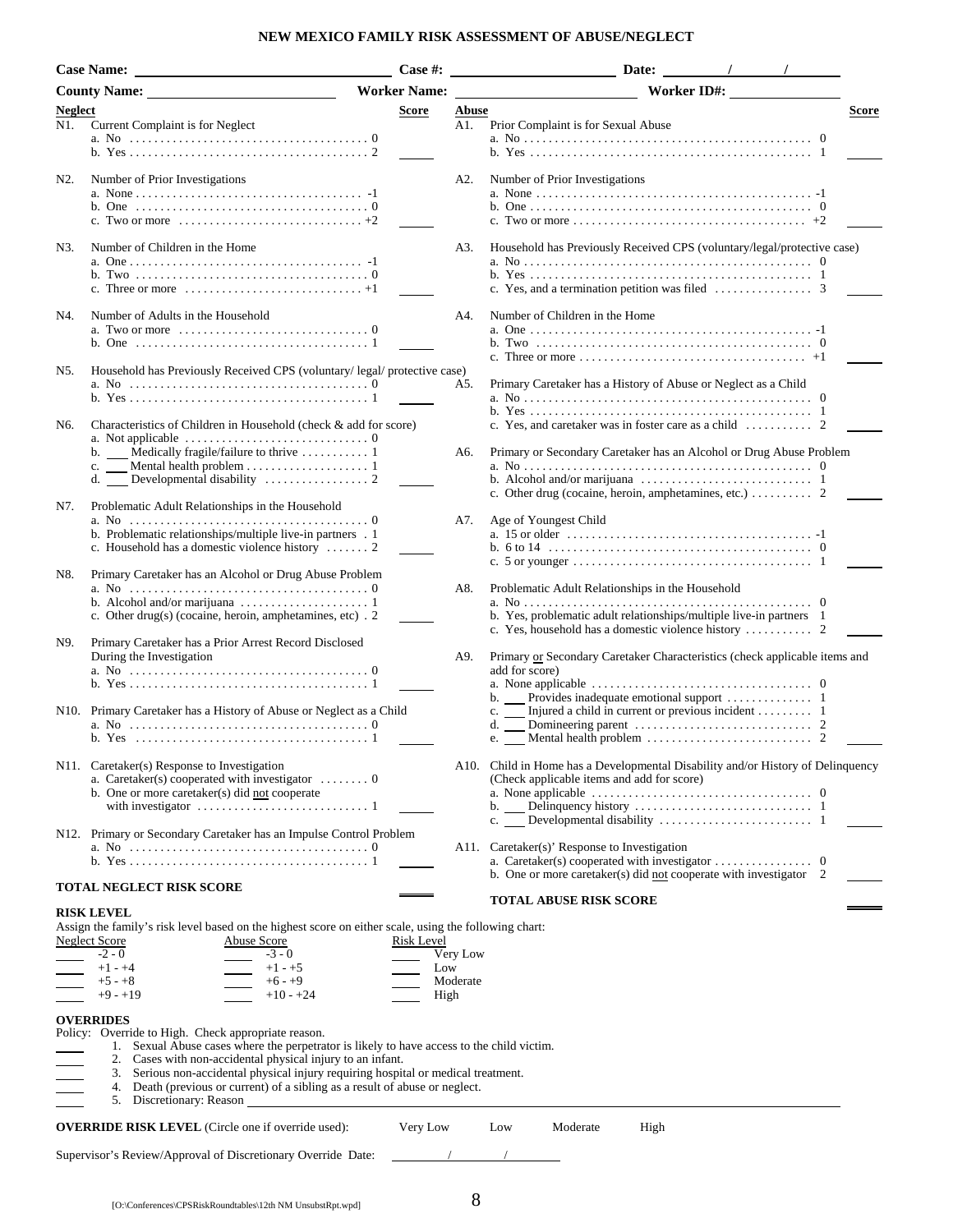#### **Risk Assessment Findings for Substantiated Families**

Figures 4 and 5 show follow-up investigation and substantiation findings for the risk assessment classifications among substantiated sample cases. During an 18-month follow-up, only 5% of substantiated families assigned to the very low risk classification were re-investigated for abuse or neglect allegations. By comparison, 51% of the high risk families were involved in a subsequent investigation (see Figure 4).

Findings for follow-up substantiation are summarized in Figure 5. Only 2% of the families in the very low risk classification were substantiated for abuse or neglect during the follow-up period. By comparison, 36% of the high risk families were substantiated in a subsequent incident. Clearly, the risk assessment does place substantiated families into meaningful classification groups which demonstrate significantly different likelihoods for future protective service involvement. The next question examined in the New Mexico study was how well does the risk assessment work when applied to unsubstantiated families.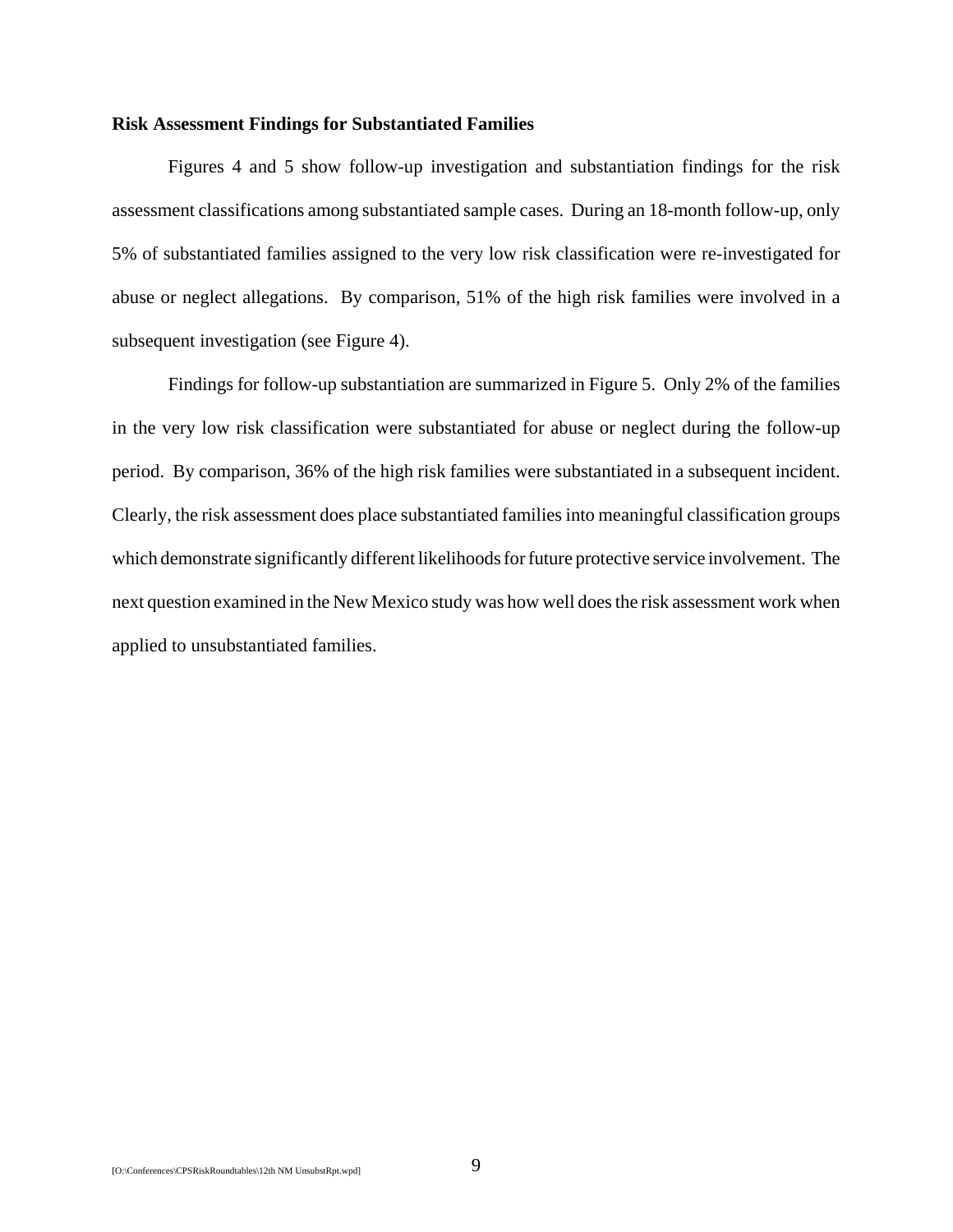

#### Figure 5

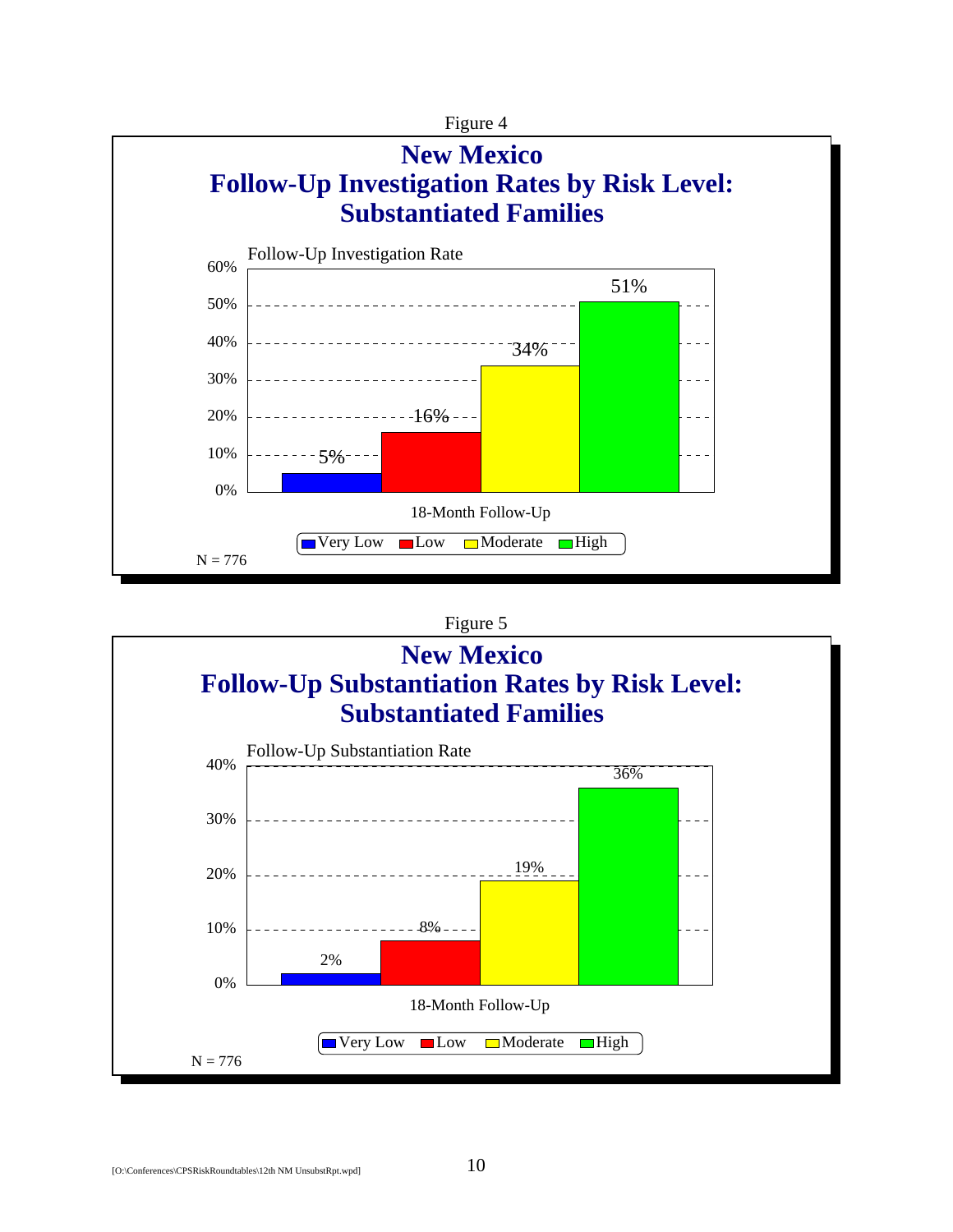#### **Risk Assessment Findings for Unsubstantiated Families**

As Figures 6 and 7 indicate, the risk assessment procedure constructed for substantiated families also work very well among unsubstantiated sample cases. The graphs show side by side comparisons of the subsequent investigation rate and substantiation rate by risk level for unsubstantiated and substantiated families. In terms of a follow-up investigation, high and moderate risk unsubstantiated families demonstrate somewhat higher rates of investigation reoccurrence than substantiated families. In both groups, however, the likelihood of a new investigation is dramatically higher among high risk than among very low risk families. Fifty-nine percent of high risk unsubstantiated families had a subsequent investigation versus only 10% of the very low risk group identified by the risk assessment (see Figure 6).

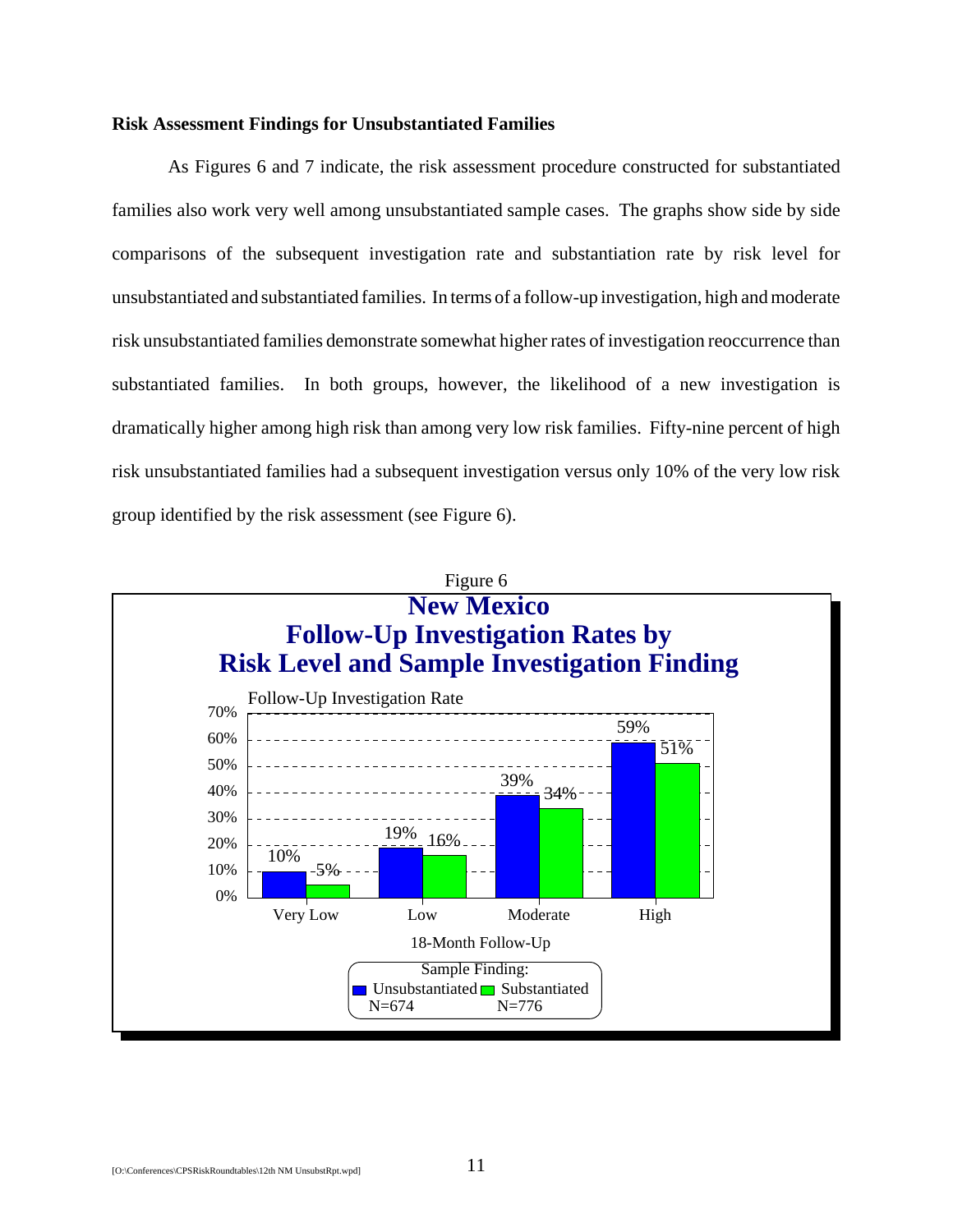Similar findings are shown in Figure 7 for follow-up substantiation. The risk assessment identifies a high risk group of unsubstantiated cases with a 29% rate of substantiation during the follow-up period. At the other end of the risk continuum, there is a very low risk classification group which has only a 2% substantiation rate. In effect, high risk families were almost 15 times more likely to be substantiated than very low risk families.



The utility of using the instrument to assess unsubstantiated families is demonstrated by these graphs (the distribution of substantiated and unsubstantiated families among risk levels is shown in Figure 10).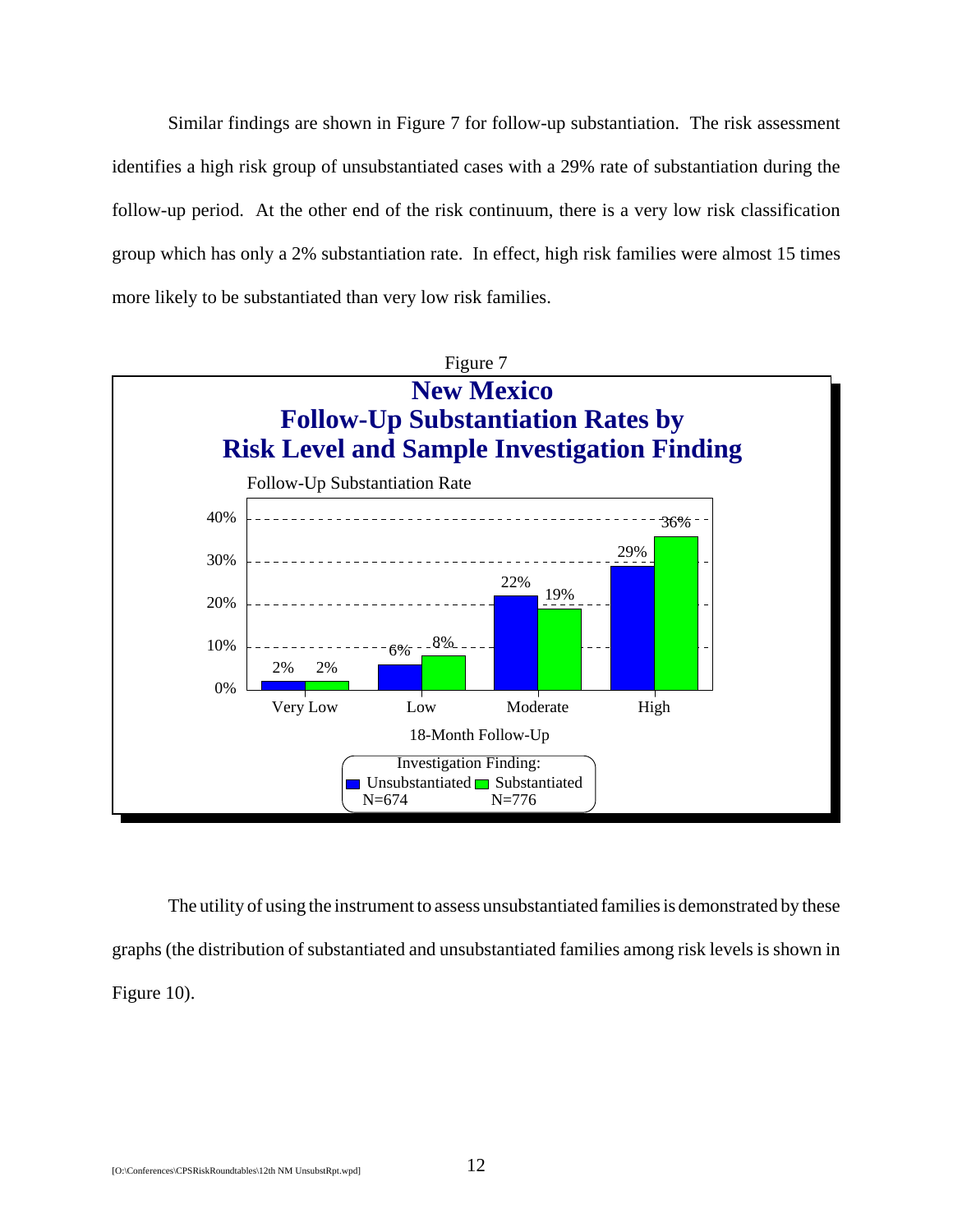#### **New Mexico Risk Assessment Procedures**

The risk assessment tool described above assigns New Mexico families to risk classifications which provide a reliable, actuarial estimate of the risk of future abuse or neglect. By using this classification procedure at investigation, workers should be in a better position to make initial case service decisions and help the agency focus available services on families who need them most, regardless of the investigation findings. This, in turn, should help maximize the impact agency service activities have upon future maltreatment.

The risk assessment described here is not the only information used in making initial case decisions in New Mexico. Actuarial procedures simply provide workers with estimates of future behavior based on a limited set of observable factors. They do not yield predictions for individual families. Investigating caseworkers or their supervisors are permitted to override the risk classification based on their own professional judgement and observation of the family. In addition, they are required to override cases to high risk in certain circumstances regardless of the risk assessment classification. These circumstances include cases where there has been a serious, nonaccidental injury to a child, sexual abuse where the perpetrator has access to the child, and similar situations. Whether workers may or may not exercise an override, their decision making process utilizes a risk classification which is systematically determined and has a strong empirical relationship to the incidence of future maltreatment. The discretionary decisions of the investigating worker may, in fact, improve the actuarial risk classification procedure described here.

It should also be noted that the risk assessment is only the first step in the CPS case planning process. New Mexico staff and the CRC also developed a structured family strengths and needs assessment instrument for systematically identifying family problems to be addressed by agency service interventions which appears on the following pages.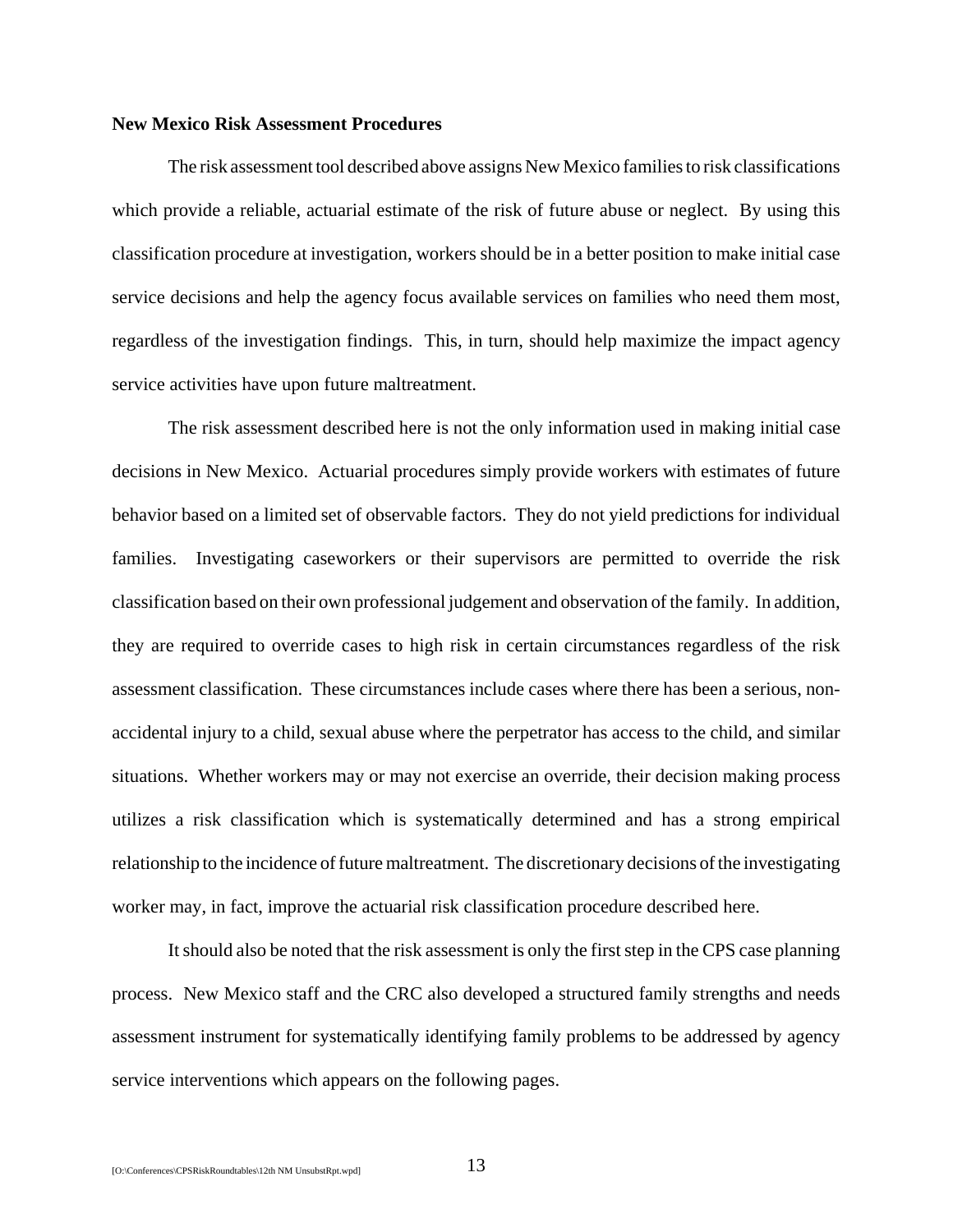#### **Figure 8 NEW MEXICO FAMILY ASSESSMENT OF NEEDS AND STRENGTHS**

| <b>Case Name:</b>   | <b>Case #:</b>      | Date:       |
|---------------------|---------------------|-------------|
| <b>County Name:</b> | <b>Worker Name:</b> | Worker ID#: |

Some items apply to all household members while other items apply to caretakers only. Assess items for the specified household members, selecting one score only under each category. Household members may score differently on each item. When assessing an item for more than one household member, record the score for the household member with the greatest need (highest score).

Caretakers are defined as adults living in the household who have routine responsibility for child care. For those items assessing caretakers only, record the score for the caretaker with the greatest need (highest score) when a household has more than one caretaker.

|                  |                                 |                |                                                                                                | <b>Score</b> |
|------------------|---------------------------------|----------------|------------------------------------------------------------------------------------------------|--------------|
| <b>S1.</b>       | <b>Emotional/Mental Health</b>  | a.             |                                                                                                |              |
|                  |                                 | b.             |                                                                                                |              |
|                  |                                 | c.             |                                                                                                |              |
|                  |                                 | d.             |                                                                                                |              |
|                  |                                 |                |                                                                                                |              |
| S <sub>2</sub> . | <b>Parenting Skills</b>         | a.             |                                                                                                |              |
|                  |                                 | b.             |                                                                                                |              |
|                  |                                 | c.             |                                                                                                |              |
|                  |                                 | d.             |                                                                                                |              |
| S3.              | <b>Family Relationships</b>     | a.             |                                                                                                |              |
|                  |                                 | b.             |                                                                                                |              |
|                  |                                 | c.             |                                                                                                |              |
|                  |                                 | d.             |                                                                                                |              |
|                  |                                 |                |                                                                                                |              |
| S4.              | <b>Substance Use</b>            | a.             |                                                                                                |              |
|                  |                                 | b.             |                                                                                                |              |
|                  |                                 | c.             |                                                                                                |              |
|                  |                                 | d.             |                                                                                                |              |
| S5.              | <b>Child Characteristics</b>    | a.             |                                                                                                |              |
|                  |                                 | $\mathbf{b}$ . |                                                                                                |              |
|                  |                                 | c.             |                                                                                                |              |
|                  |                                 | d.             |                                                                                                |              |
| <b>S6.</b>       | <b>Social Support Systems</b>   |                |                                                                                                |              |
|                  |                                 | a.<br>b.       |                                                                                                |              |
|                  |                                 |                |                                                                                                |              |
|                  |                                 | c.             |                                                                                                |              |
|                  |                                 | d.             |                                                                                                |              |
| S7.              | Communication/                  | a.             |                                                                                                |              |
|                  | <b>Interpersonal Skills</b>     | b.             |                                                                                                |              |
|                  |                                 | c.             |                                                                                                |              |
|                  |                                 | d.             |                                                                                                |              |
| <b>S8.</b>       | Caretaker(s) Abuse/             | a.             |                                                                                                |              |
|                  | <b>Neglect History</b>          | b.             |                                                                                                |              |
|                  |                                 |                | Caretaker(s) in foster care as a child $\dots \dots \dots \dots \dots \dots \dots \dots \dots$ |              |
|                  |                                 |                |                                                                                                |              |
|                  |                                 | d.             |                                                                                                |              |
| S9.              | <b>Caretaker(s)</b> Life Skills | a.             |                                                                                                |              |
|                  |                                 | b.             |                                                                                                |              |
|                  |                                 | c.             |                                                                                                |              |
|                  |                                 | d.             |                                                                                                |              |
|                  |                                 |                |                                                                                                | <b>Score</b> |
|                  | S10. Physical Health            | a.             |                                                                                                |              |
|                  |                                 | b.             |                                                                                                |              |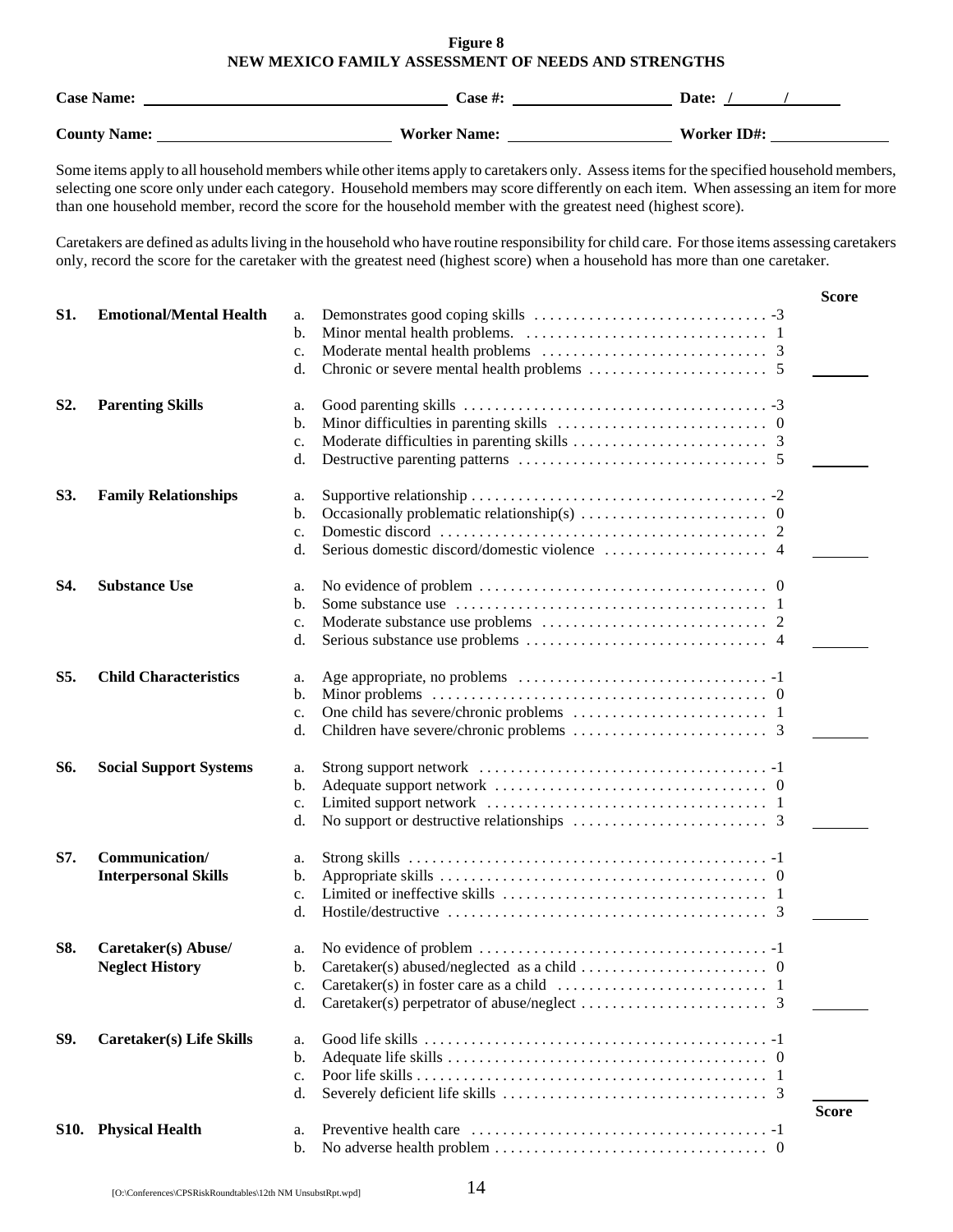| c.                                                                                                                                         |
|--------------------------------------------------------------------------------------------------------------------------------------------|
| d.                                                                                                                                         |
| a.                                                                                                                                         |
| b.                                                                                                                                         |
| c.                                                                                                                                         |
| d.                                                                                                                                         |
| a.                                                                                                                                         |
| b.                                                                                                                                         |
| c.                                                                                                                                         |
| d.                                                                                                                                         |
| a.                                                                                                                                         |
| b.                                                                                                                                         |
| c.                                                                                                                                         |
| d.                                                                                                                                         |
| a.                                                                                                                                         |
| b.                                                                                                                                         |
|                                                                                                                                            |
| c.<br>d.                                                                                                                                   |
|                                                                                                                                            |
| S11. Literacy<br><b>Housing/Environment</b><br><b>Employment/Income</b><br><b>S13.</b><br><b>Community Resource</b><br><b>Availability</b> |

#### **TOTAL SCORE**

Ē,

Based on this assessment, identify the primary needs and strengths of the family. Record S code and title.

| <b>Needs</b>                         | <b>Strengths</b> |
|--------------------------------------|------------------|
| 1.                                   |                  |
| $\gamma$<br>$\overline{\phantom{a}}$ | ,.               |
| 3.                                   | <u>.</u>         |

#### **NEEDS AND STRENGTHS LEVEL**

Assign the family's needs and strengths level based on the total score.

**Low (-18 to -7)** 

Moderate (-6 to 9)

 $High (10+)$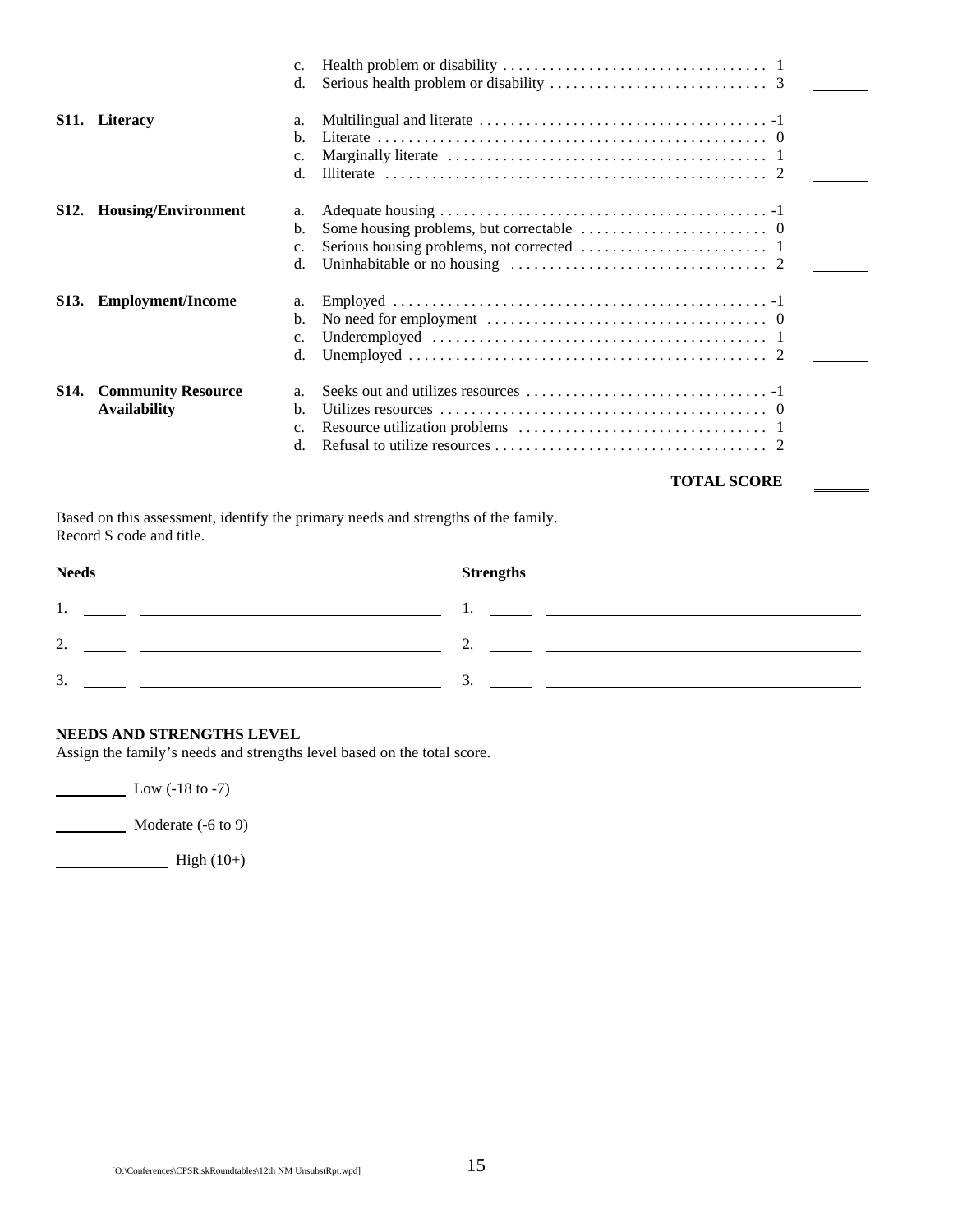The structured family needs and strengths assessment not only classifies a family's overall level of need, but also identifies the family's three primary needs and three primary strengths. The agency requires that the primary needs and strengths be addressed in the family's treatment plan. The information from the structured needs and strengths instrument and the actuarial risk instrument are combined with the decision about substantiation -- incident-based substantiation cannot be abandoned, since the courts rely on it -- to provide a more comprehensive assessment of the family, systematize the decision making process, and lead to better, more reliable decisions about case disposition and service delivery.

The fact that, in New Mexico, unsubstantiated families at every level of risk are more likely to be re-referred to child protective services for an investigation (see Figure 6) than are substantiated families, and are about as likely to be substantiated on later referrals (see Figure 7), suggests that incident-based substantiation is not the best criterion on which to provide services. The lower rate of re-referral for substantiated families may occur because they are more likely to receive services, regardless of whether the services are court-ordered, voluntary, or community-based. Service provision has a preventive effect, and unsubstantiated families are likely to benefit from it as much as substantiated families.

Therefore, agency officials in New Mexico decided that, even with limited resources, services should be provided to families most in need and most at risk of harming their children in the future. More intense, greater frequency services should be given to the families with the highest levels of risk and need, regardless of whether a substantiation occurred. The service options matrices that follow (Figure 9) describe the guidelines New Mexico employs to help workers make initial case service decisions.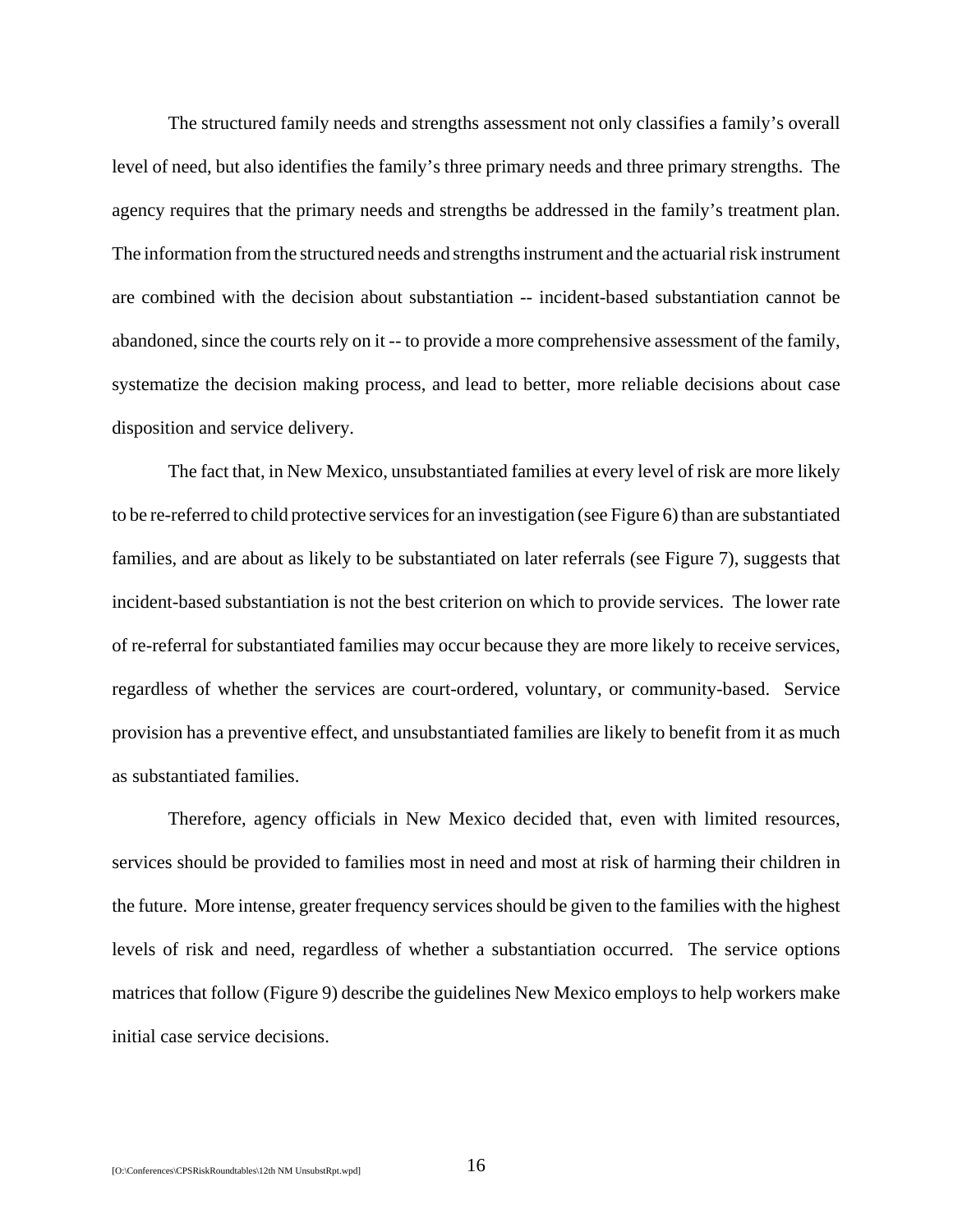#### **Figure 9**

| <b>SERVICE OPTIONS MATRICES</b><br><b>SUBSTANTIATED CASES</b> |                    |             |                              |                              |  |
|---------------------------------------------------------------|--------------------|-------------|------------------------------|------------------------------|--|
|                                                               | <b>Risk Levels</b> |             |                              |                              |  |
| <b>Family Needs and Strengths</b>                             | <b>Very Low</b>    | Low         | <b>Moderate</b>              | High                         |  |
| High                                                          | I & R              | I & R or SS | Legal, FPS, or<br><b>VFS</b> | Legal or FPS                 |  |
| Moderate                                                      | None               | K R         | SS                           | Legal, FPS, or<br><b>VFS</b> |  |
| Low                                                           | None               | None        | I & R or SS                  | VFS or SS                    |  |

#### **SERVICE OPTIONS MATRICES UNSUBSTANTIATED CASES**

|                                   | <b>Risk Levels</b> |      |                  |                  |  |
|-----------------------------------|--------------------|------|------------------|------------------|--|
| <b>Family Needs and Strengths</b> | <b>Very Low</b>    | Low  | <b>Moderate</b>  | High             |  |
| High                              | None               | None | $FPS*$ or $VFS*$ | $FPS*$ or $VFS*$ |  |
| Moderate                          | None               | None | I & R            | $FPS*$ or $VFS*$ |  |
| Low                               | None               | None | None             | I & R            |  |

\* If service is refused or unavailable, I & R or SS.

Note: None = No Services; I & R = Information and Referral; SS = Support Services; VFS = Voluntary Family Services; FPS = Family Preservation Services; Legal = Open Legal Case

I & R includes referrals to community services, juvenile justice services, juvenile court, and tribal services.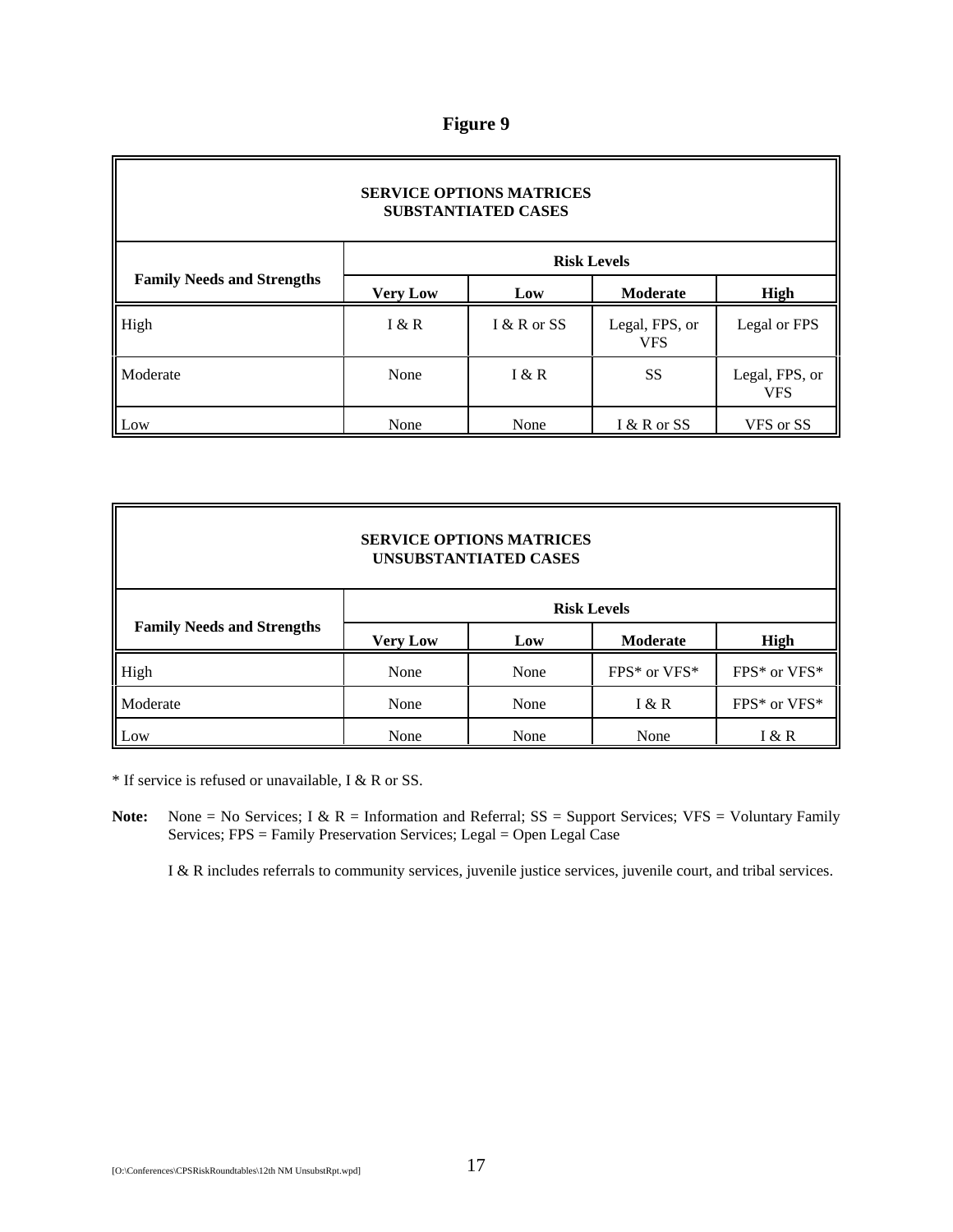The major difference between the two service options matrices is that when a substantiation occurs, filing an open legal case becomes an option. Otherwise, the two matrices are quite similar: the most at-risk, at-need families receive the greatest amount of services. Families in the high risk/high need, high risk/moderate need, and moderate risk/high need groups receive services directly from agency social workers, whether voluntarily by engaging in intensive in-home family preservation services or by working on an agreed-upon treatment plan with the agency, or involuntarily through an open legal case. Families with more moderate levels of need and risk receive support services, which occur when social workers actively work with a family throughout the 30-day period of investigation as if they had an open case. Families with less risk and need, but who may still benefit from services, are given information and referred to community-based providers. Families with very low levels of risk and need are not provided with services.

Increasing agency involvement with higher risk, higher need families who do not have a substantiated allegation has potentially significant resource implications. While the percentage of high risk cases among the substantiated group is greater than in the unsubstantiated group (see Figure 10), in terms of raw numbers, there are about as many high risk unsubstantiated families as there are high risk substantiated families. While many of the families upon whom there is no substantiation may refuse voluntary services, there are many others who may accept and who can be served. Over the long-term, personnel may shift from county offices where most families generally have lower levels of risk and need to county offices where families' risks and needs are greater.